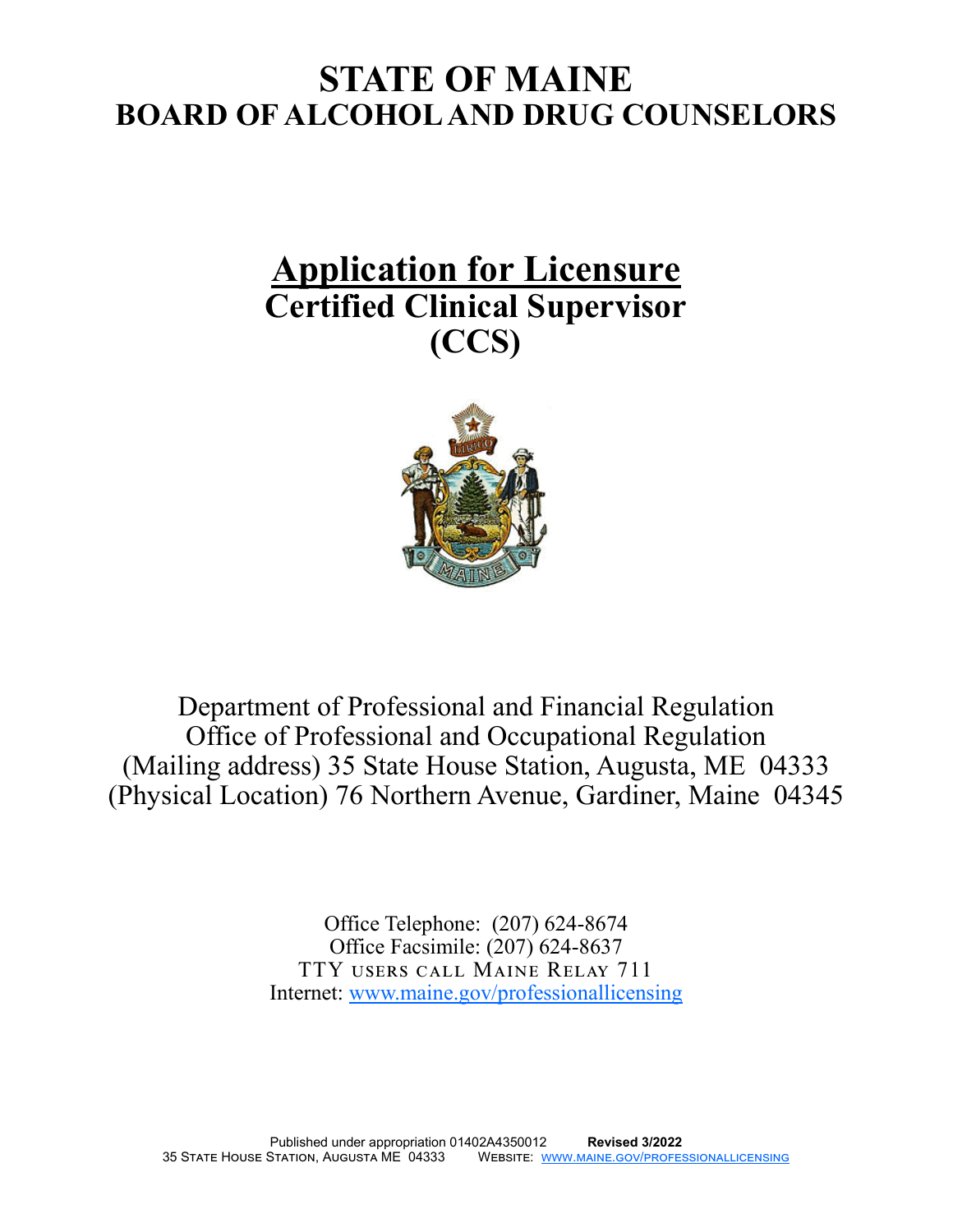### *APPLICATION INSTRUCTIONS* **FOR LICENSURE AS A CERTIFIED CLINICAL SUPERVISOR**

**Helping Tool:** This is a checklist to help you identify the documents required with submission of your application. (This is an abbreviated checklist and does not replace the requirements outlined in the Alcohol and Drug Counseling Laws and Rules. Please review them carefully for more detailed and clarifying information.) You must submit a complete application and all required documents and information.

#### **Fax submissions of applications and supporting documentation will not be accepted.**

- **Completed Application** Complete and sign the application and submit with the appropriate fees and required documentation.
- If you have held a professional license of any kind in any other jurisdiction, you must submit verification of the license. If there has been discipline on the license, submit the disciplinary documentation.

#### • **Licensed Mental Health Professionals**

If currently licensed as a Psychologist, Physician, Registered Clinical Nurse Specialist, Clinical Professional Counselor, Clinical Social Worker, Licensed or Certified Mental Health Professional, Marriage & Family Therapist or Licensed Pastoral Counselor who is qualified to provide alcohol and drug counseling services by virtue of the requirements for that profession, you must submit:

- 1. Documented proof of 24 hours of training in clinical supervision including at least 6 hours of training in each of the following areas: skills assessment and evaluation, counselor development, management and administration and professional responsibility; **and**
- 2. Documentation that you meet one of the following requirements:
	- A. 1,000 hours of practice in alcohol and drug counseling under your qualifying license; or
	- B. Work experience treating co-occurring mental health and substance use disorders with at least 3 years of experience supervising clinicians in a treatment program for cooccurring mental health and substance use disorders.

#### • **Licensed Alcohol & Drug Counselors**

If currently licensed as an alcohol and drug counselor in Maine, you must submit:

1. Documented proof of 24 hours of training in clinical supervision including at least 6 hours of training in each of the following areas: skills assessment and evaluation, counselor development, management and administration and professional responsibility.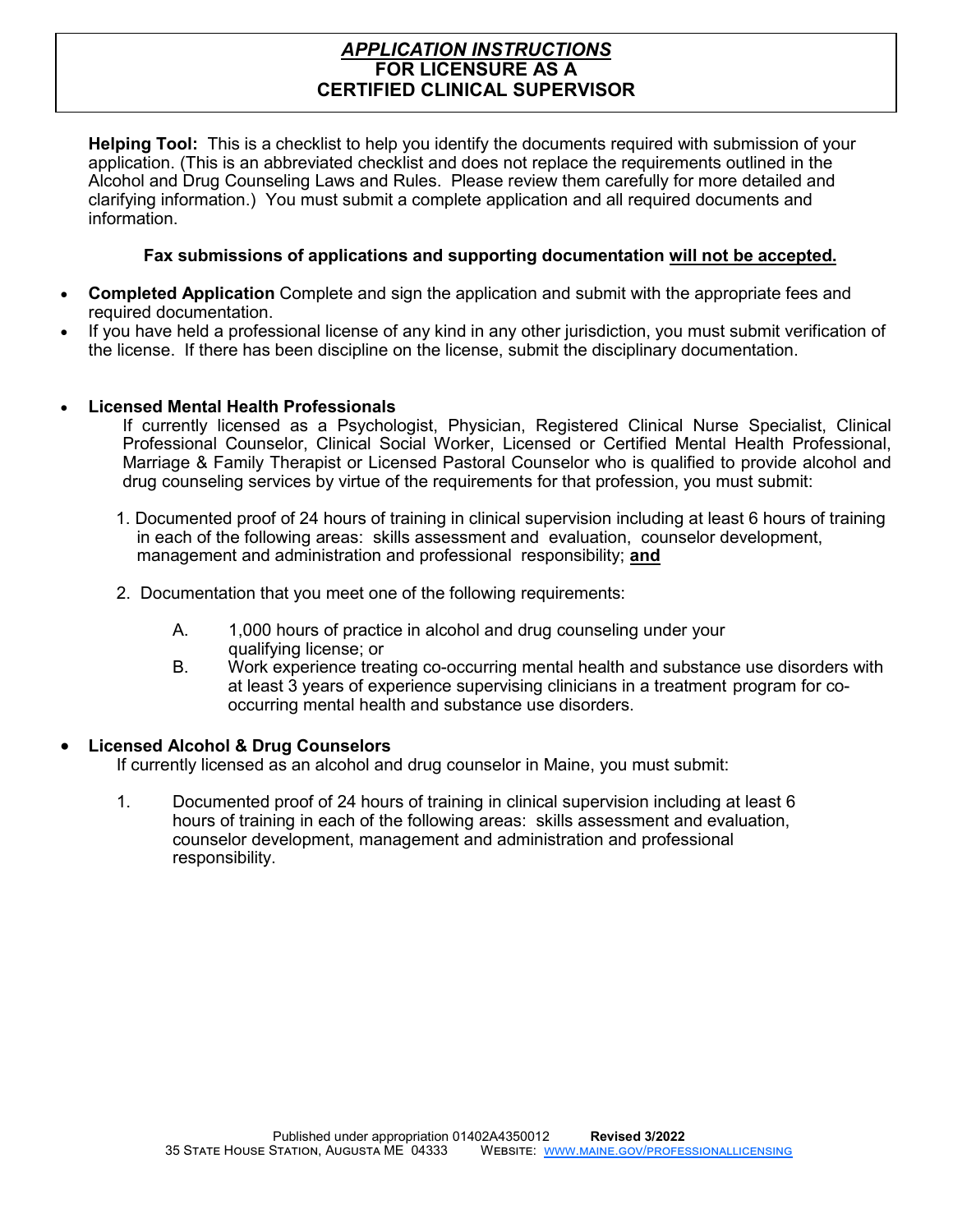## Processing Time

- $\checkmark$  Your application has a greater chance of being processed expeditiously if it is complete and all supporting documents are attached. Action on this application is posted to the web in real time. Please visit our website if you wish to monitor progress. If the status appears as Pending, this means that your application was received by this office and it is pending or under review. Once reviewed and if everything about your application is complete and complies with requirements, the license will be issued and the status will show as ACTIVE. If incomplete you will receive written correspondence by email.
- $\checkmark$  Please refrain from calling our office to "check" on your application as these calls only serve to slow our ability to review and process applications. Information regarding the status of applications may be found at the Office of Professional and Occupational Regulation's website www.maine.gov/professionallicensing. We appreciate your thoughtful attention to this request.
- $\checkmark$  Once your license is issued it is immediately visible online with an "active" status. Licenses are emailed to the address provided by you by 6AM the following day.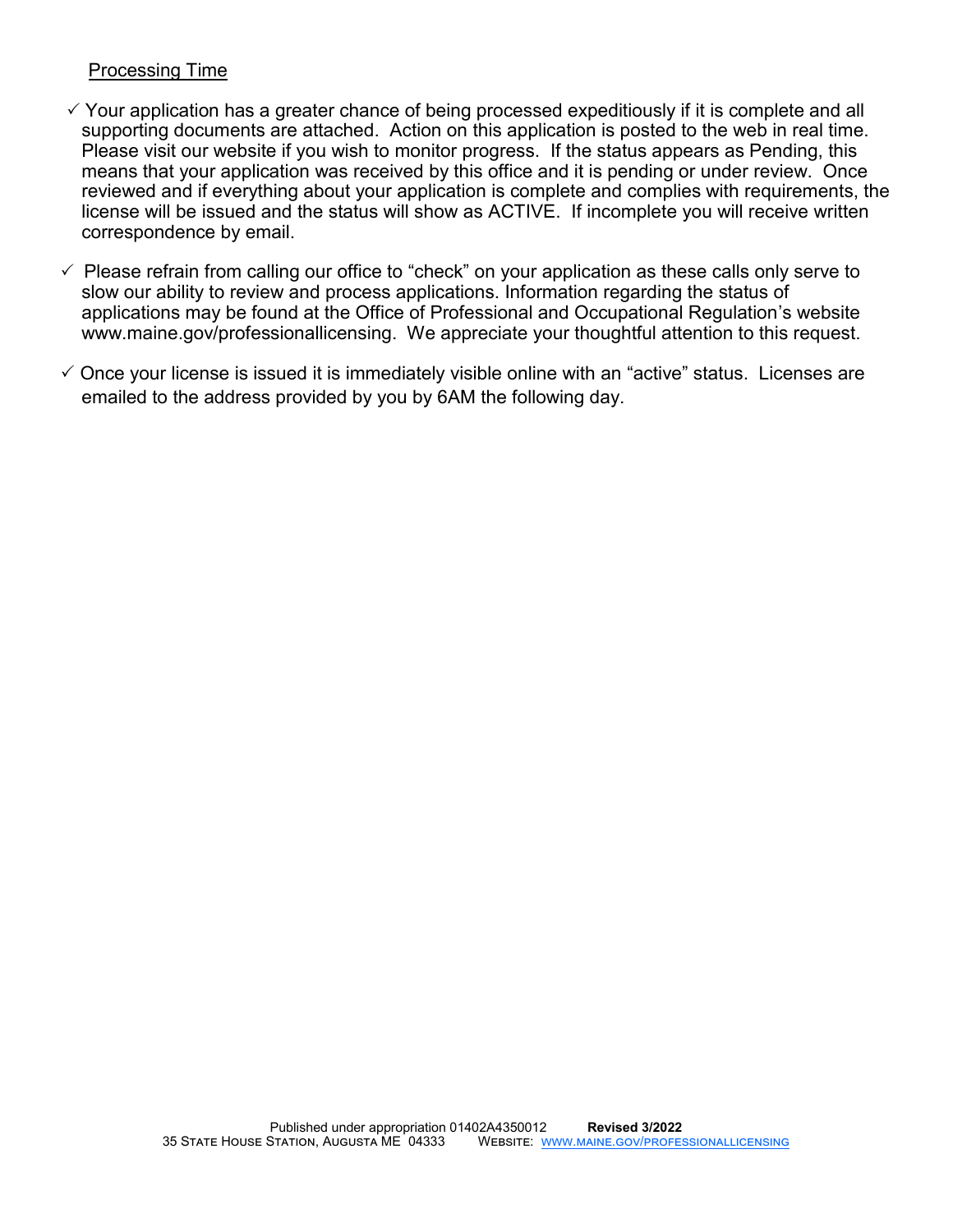#### **Frequently Asked Questions:**

- **Where do I send my application?** Our mailing address is 35 State House Station, Augusta, Maine 04333-0035
- **Where are you located?** Gardiner Annex, 76 Northern Avenue, Gardiner, Maine.
- **What hours are you open?** Due to the Covid-19 pandemic, and until further notice, the Gardiner Annex that houses the Office of Professional and Occupational Regulation and other agencies is closed to the public. OPOR staff members work remotely from 8 am to 5 pm to review and process license applications. We advise you to mail paper applications to 35 State House Station, Augusta, ME 04333.
- **Can I come to Gardiner to drop off my application?** No, the Gardiner Annex is closed to the public until further notice due to the Covid-19 pandemic. Please mail your paper application to our mailing address—35 State House Station, Augusta, ME 04333.
- **Can I come to Gardiner to pick up my license?** No. Your license will be emailed to you.
- **How long does it take to process an application?** You can check our website: www.maine.gov/professionallicensing. Your license will show up as PENDING at first; as soon as your status is ACTIVE you are authorized to practice.

**PLEASE ALSO SEE THE WEBSITE FOR THE OFFICE OF PROFESSIONAL AND OCCUPATIONAL REGULATION FOR ADDITIONAL QUESTIONS:** [https://www.maine.gov/pfr/professionallicensing/](https://www.maine.gov/pfr/professionallicensing/licensee_faq.html) [licensee\\_faq.html](https://www.maine.gov/pfr/professionallicensing/licensee_faq.html)

#### **NOTICES**

BACKGROUND CHECK: Pursuant to 5 MRS §5301 - 5303, the State of Maine is granted the authority to take into consideration an applicant's criminal history record. The Office of Professional and Occupational Regulation requires a criminal history records check as part of the application process for all applicants.

PUBLIC RECORD: This application is a public record for purposes of the Maine Freedom of Access Law (1 MRS §401 et seq). Public records must be made available to any person upon request. This application for licensure is a public record and information supplied as part of the application (other than social security number and credit card information) is public information. Other licensing records to which this information may later be transferred will also be considered public records. Names, license numbers and mailing addresses listed on or submitted as part of this application will be available to the public and may be posted on our website.

SOCIAL SECURITY NUMBER: The following statement is made pursuant to the Privacy Act of 1974. Disclosure of your Social Security Number is mandatory. Solicitation of your Social Security Number is solely for tax administration purposes, pursuant to 36 MRS §175 as authorized by the Tax Reform Act of 1975 (42 USC §405(c)(2)(C)(i)). Your Social Security Number will be disclosed to the State Tax Assessor or an authorized agent for use in determining filing obligations and tax liability pursuant to Title 36 of the Maine Revised Statutes. No further use will be made of your Social Security Number and it shall be treated as confidential tax information pursuant to 36 MRS §191.

#### **Before you seal the envelope, did you:**

- Complete every item on the application (incomplete applications may be returned)
- Answer the disclosure question
- Sign and date your application
- Include correct amount (payable to Maine State Treasurer) *or* credit card information (plus signature)
- Include any required transcripts or exam results
- **Make a copy of your application to keep for your records**
- DO NOT SEND CASH.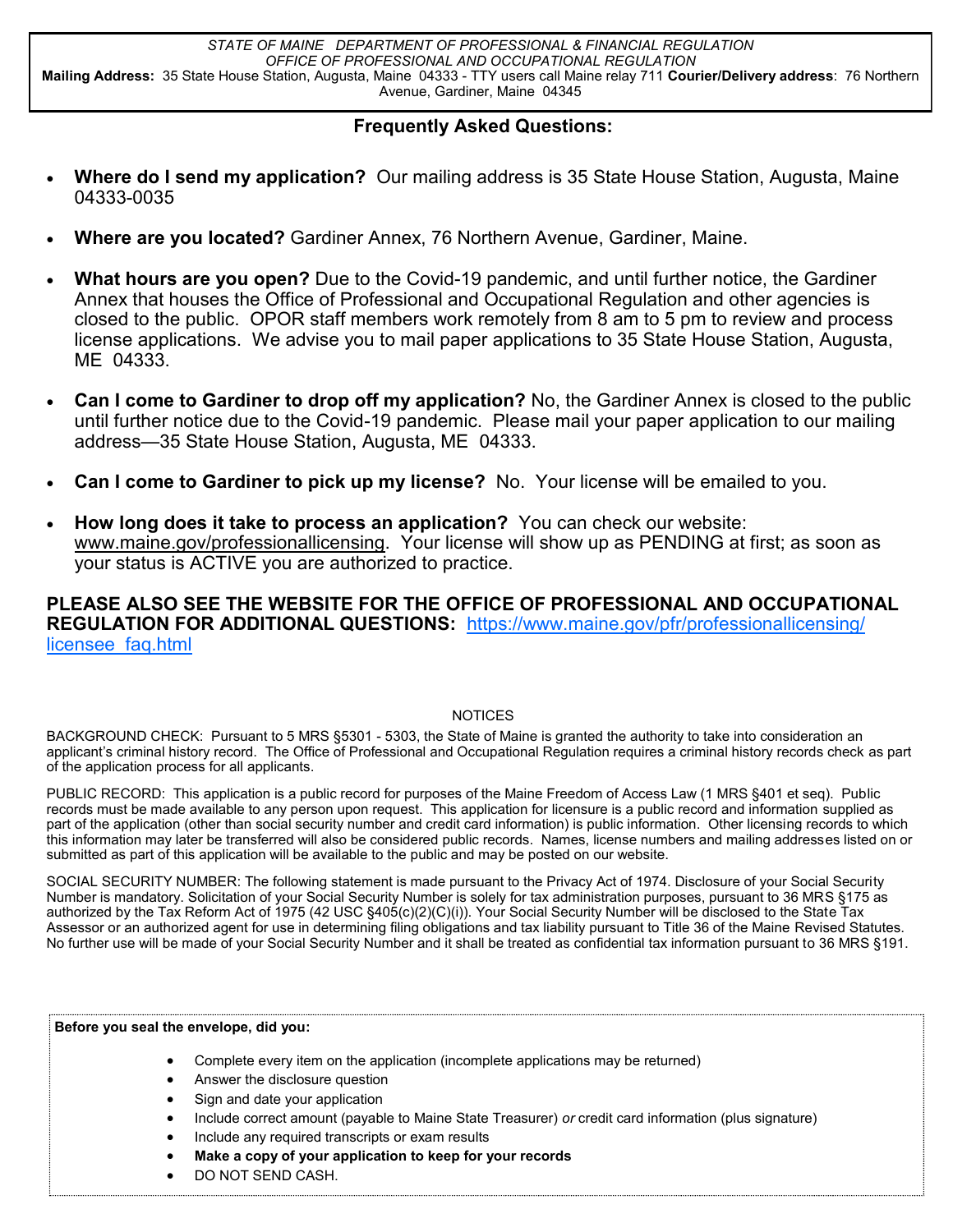

# **STATE OF MAINE DEPARTMENT OF PROFESSIONAL AND FINANCIAL REGULATION OFFICE OF PROFESSIONAL AND OCCUPATIONAL REGULATION INDIVIDUAL LICENSE APPLICATION**

| APPLICANT INFORMATION (please print) |                   |              |                       |            |                               |  |
|--------------------------------------|-------------------|--------------|-----------------------|------------|-------------------------------|--|
| <b>FULL LEGAL NAME</b>               | FIRST             |              | <b>MIDDLE INITIAL</b> |            | LAST                          |  |
| ANY OTHER NAMES EVER USED:           |                   |              |                       |            |                               |  |
| DATE OF BIRTH                        | $mmI$ dd $I$ yyyy |              |                       |            | <b>SOCIAL SECURITY NUMBER</b> |  |
| <b>MAILING ADDRESS</b>               |                   |              |                       |            |                               |  |
| <b>CITY</b>                          |                   | <b>STATE</b> |                       | <b>ZIP</b> | <b>COUNTY</b>                 |  |
| <b>PHONE #</b>                       |                   | $FAX#$ (     |                       |            | E-MAIL (for License)          |  |

| State Board of Alcohol and Drug Counselors                                                    |                                                      |
|-----------------------------------------------------------------------------------------------|------------------------------------------------------|
| <b>CCS License Application</b><br>LICENSE TYPE:                                               | <b>Office Use Only:</b>                              |
| <b>CCS—Certified Clinical Supervisor License</b>                                              | CCS 1421 - \$40.00<br>2619 - \$21.00                 |
| Required Fees: \$61.00 (Non-Refundable)<br>(includes license and criminal records check fees) | Office Use Only:<br>Check $#$<br>Amount:<br>Cash $#$ |
| Rev. 3/2022                                                                                   | Lic. $#$                                             |

| <b>PAYMENT OPTIONS:</b><br>Make checks payable to "Maine State Treasurer" – if you wish to pay by Mastercard, Visa, Discover or American Express<br>fill out the following:                                                                                                                 |                                  |      |  |  |  |
|---------------------------------------------------------------------------------------------------------------------------------------------------------------------------------------------------------------------------------------------------------------------------------------------|----------------------------------|------|--|--|--|
| NAME OF CARDHOLDER (please print)                                                                                                                                                                                                                                                           | <b>FIRST</b><br>MIDDLE INITIAL   | LAST |  |  |  |
| MAILING ADDRESS OF CARDHOLDER (please print)                                                                                                                                                                                                                                                |                                  |      |  |  |  |
| I authorize the Department of Professional and Financial Regulation, Office of Professional & Occupational Regulation to<br>charge my $\Box$ VISA $\Box$ MASTERCARD $\Box$ DISCOVER $\Box$ AMERICAN EXPRESS the following amount: \$<br>I understand that fees are non-refundable<br>$\Box$ |                                  |      |  |  |  |
| Card number:<br>$\chi$ XXXX-XXXX-XXXX-XXXX                                                                                                                                                                                                                                                  | <b>Expiration Date</b> mm / yyyy |      |  |  |  |
| <b>SIGNATURE</b>                                                                                                                                                                                                                                                                            | <b>DATE</b>                      |      |  |  |  |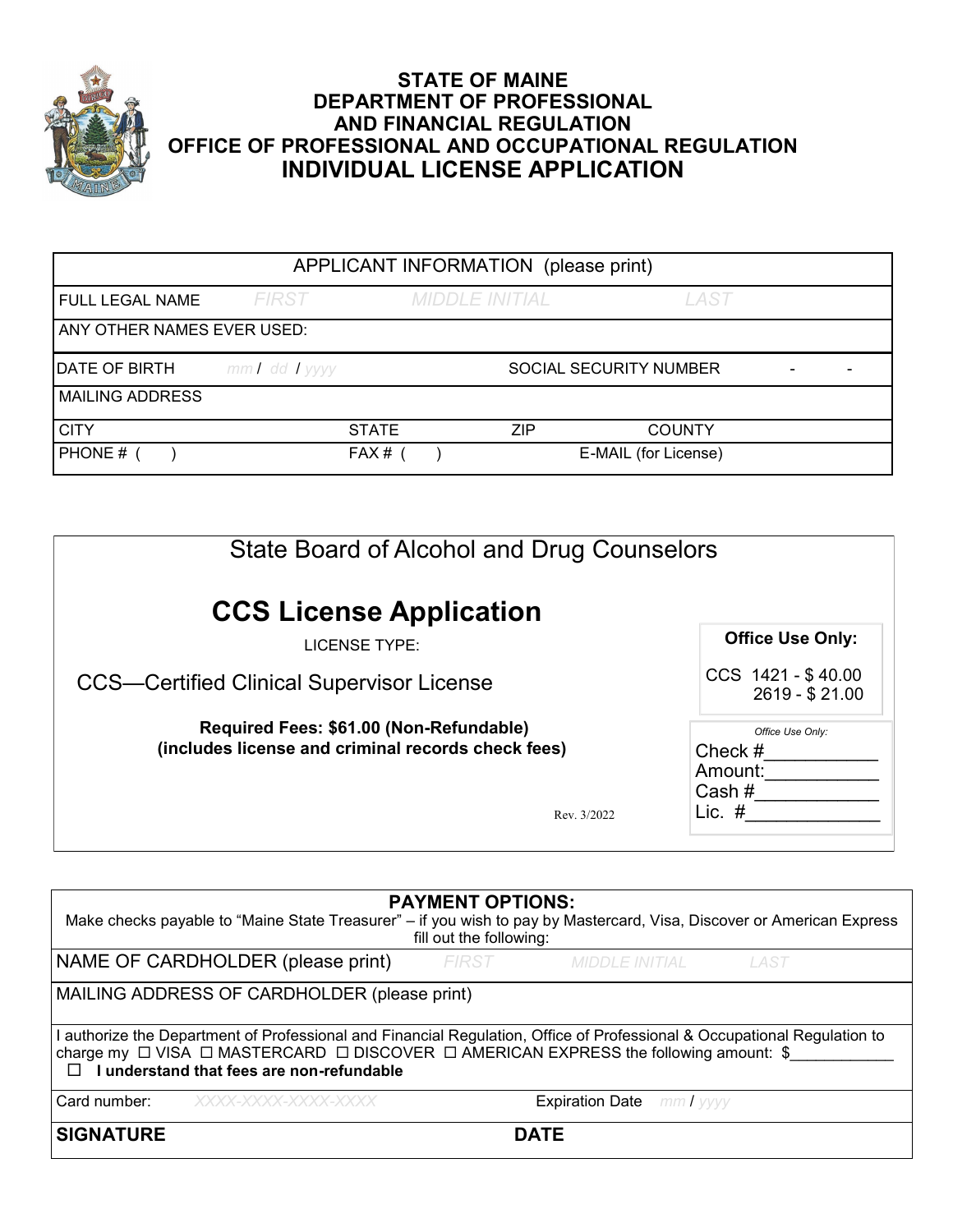#### **SECTION 1: QUALIFYING LICENSE INFORMATION List your qualifying license**

| <b>License Type</b> | License Number | <b>Expiration Date</b> |  |  |
|---------------------|----------------|------------------------|--|--|
|                     |                |                        |  |  |

## **SECTION 2: LIST BELOW EVERY STATE OR JURISDICTION IN WHICH YOU HOLD OR HAVE EVER HELD A PROFESSIONAL LICENSE.**

**Has any state or jurisdiction taken disciplinary action against any professional license you hold or have held, or denied your**  Application for licensure? (circle one) and the state of the state of the state of the state of the state of the state of the state of the state of the state of the state of the state of the state of the state of the state

If yes, enclose a signed detailed explanation and copies of all documents.

| 1. State, Territory, Country | License Number/Type | Date Issued | <b>Expiration Date</b> |
|------------------------------|---------------------|-------------|------------------------|
|                              |                     |             |                        |
| 2. State, Territory, Country | License Number/Type | Date Issued | <b>Expiration Date</b> |
|                              |                     |             |                        |
| 3. State, Territory, Country | License Number/Type | Date Issued | <b>Expiration Date</b> |
|                              |                     |             |                        |

#### **SECTION 3: CHECK APPROPRIATE RESPONSE TO THE QUESTIONS BELOW. ANY YES RESPONSE MUST BE FULLY EXPLAINED BY WRITTEN STATEMENT ON A SEPARATE SHEET OF PAPER, SIGNED AND DATED, AND SUBMITTED WITH YOUR APPLICATION.**

| Have you had a hospital or similar health care institution privileges denied or<br>suspended, restricted or withdrawn involuntarily; or have you ever voluntarily<br>surrendered privileges or resigned from staff membership while under peer<br>review? | $\Box$ Yes<br>$\Box$ No |
|-----------------------------------------------------------------------------------------------------------------------------------------------------------------------------------------------------------------------------------------------------------|-------------------------|
| Have you ever received a sanction from Medicare or from a state Medicaid<br>program?                                                                                                                                                                      |                         |
| 1. □ Medicare <u>OR</u> □ Medicaid Program (State) __<br>2. Submit a copy of the official action by the entity.<br>3. Provide a detailed explanation in your own words on a separate sheet of<br>paper.                                                   |                         |
| Clarification on programs:<br>Medicare – Health program administered by the United States government for<br>people that are (1) ages 65 or older, (2) under the age of 65 with certain<br>disabilities, and/or (3) all ages with end-stage renal disease. | $\Box$ Yes<br>$\Box$ No |
| Medicaid – Health program administered by the United States government for<br>people with limited incomes.                                                                                                                                                |                         |
| • MaineCare – Health program administered by the State of Maine with similar<br>eligibility requirements as Medicaid.                                                                                                                                     |                         |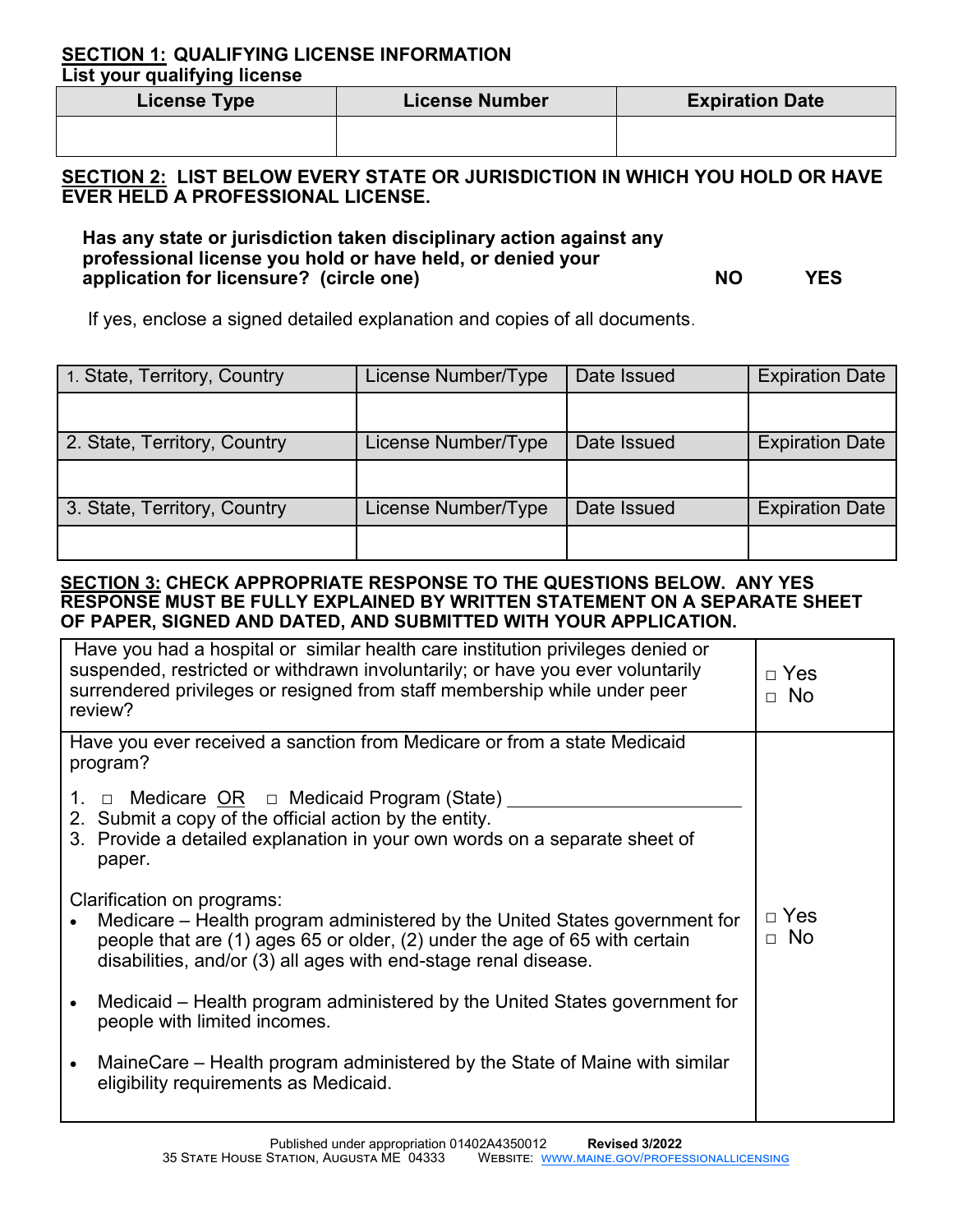# **SECTION 4: APPLICANT'S CERTIFICATION AND SIGNATURE**

Read the statement below and sign where indicated as your certification of the information provided on this application.

By my signature, I hereby certify that the information provided on this application is true and accurate to the best of my knowledge and belief. By submitting this application I understand that the Maine Board of Alcohol & Drug Counselors will rely upon this information for issuance of my license and that this information is truthful and factual. I further understand that sanctions may be imposed, including denial, suspension or revocation of my license, if this information is found to be false.

# **Alcohol & Drug Counseling Board:**

**Statute Reference**: 32 MRSA Chapter 81 – Alcohol & Drug Counseling Board Link: [http://](http://www.mainelegislature.org/legis/statutes/32/title32ch81sec0.html) [www.mainelegislature.org/legis/statutes/32/title32ch81sec0.html](http://www.mainelegislature.org/legis/statutes/32/title32ch81sec0.html)

**Rules Reference**: Alcohol & Drug Counseling Board (02 384) Chapters 1-9 http://<http://www.maine.gov/sos/cec/rules/02/chaps02.htm#384>

*Title 5 Administrative Procedures and Services Chapter 341* <http://www.mainelegislature.org/legis/statutes/5/title5ch341sec0.html>

*Title 10 Department of Business Regulation Law §§8001-8011* <http://legislature.maine.gov/statutes/10/title10ch901sec0.html>

*Office of Professional and Occupational Regulation Rules 02 041* <http://www.maine.gov/sos/cec/rules/02/chaps02.htm#041>

Chapter 10, Establishment of License Fees

Chapter 11, Late Renewals

Chapter 13, Uniform Rule for the Substantiation of Continuing Education Requirements

By my signature below, I Attest that I have read all of the above listed laws and rules and will keep current by periodically revisiting them for any changes and updates.

I agree to abide by the Maine Board of Alcohol & Drug Counselors Statutes, and Board Rules, as well as the Department of Professional and Financial Regulation's Laws and Rules, and the Office of Professional and Occupational Regulation's Laws and Rules. Above is a list of the relevant laws and rules and information to obtain these documents. This office cannot provide you with hardcopy documents, please visit the website(s) listed to obtain electronically available documents. These documents may be subject to change without notice and it is strongly advised that you periodically revisit these sites for any updates.

| <b>Printed Name of Applicant</b> | <b>Title</b> |
|----------------------------------|--------------|
|                                  |              |
| Signature of Applicant           | Date         |
|                                  |              |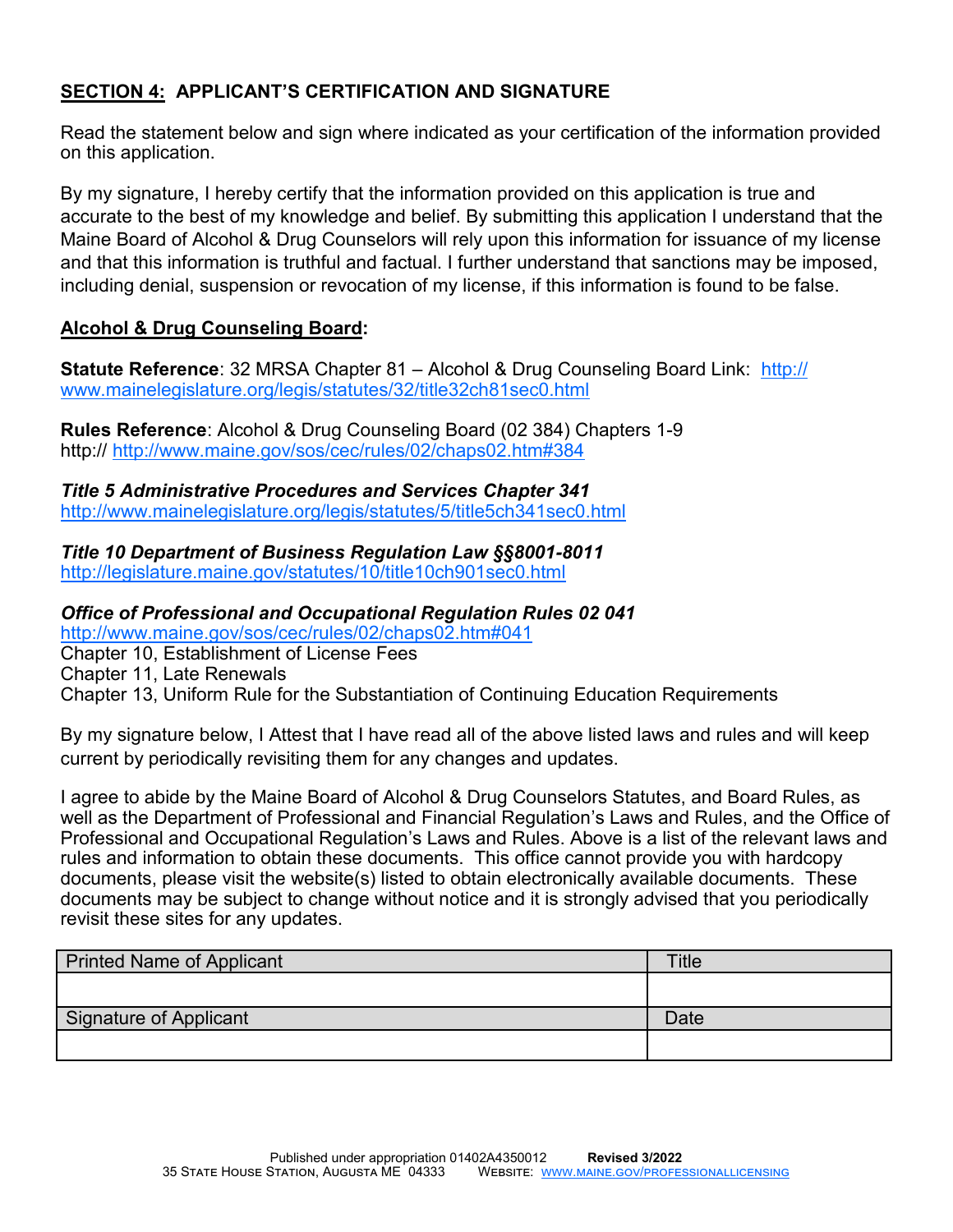

#### state of maine Department of Professional and Financial Regulation  **STATE BOARD OF ALCOHOL AND DRUG COUNSELORS** 35 state house station augusta, maine 04333-0035 Tel:(207)624-8674 – Fax:(207)624-8637

# **VERIFICATION OF EXPERIENCE PROVIDING ALCOHOL & DRUG COUNSELING SERVICES**

| Name of Applicant:        |            |      |  |  |
|---------------------------|------------|------|--|--|
| Address:                  |            |      |  |  |
| City:                     | State:     | Zip: |  |  |
| Applicant's License Type: | License #: |      |  |  |

Please indicate the type of experience you are applying with:

- \_\_\_\_\_**1,000 hours of practice in alcohol and drug counseling with your qualifying license.**
	- • **Complete Supervisor's Affidavit Form with your Supervisor.**
- \_\_\_\_\_**Experience treating co-occurring mental health and substance use disorders with at least 3 years of Experience supervising clinicians in a co-occurring mental health and substance use disorder treatment Program**
	- • **Submit a written statement that includes all of the information listed above.**

#### **\_\_\_\_\_Licensed Alcohol & Drug Counselor**

**Maine Licensed Alcohol & Drug Counselor License Number:** 

By my signature, I hereby certify that the information provided on this form is true and accurate and I understand that the Maine Board of Alcohol & Drug Counselors will rely upon this information for issuance of my Certified Clinical Supervisor license. I further understand that sanctions may be imposed, including denial, suspension or revocation of my license, if this information is found to be false.

**\_\_\_\_\_\_\_\_\_\_\_\_\_\_\_\_\_\_\_\_\_\_\_\_\_\_\_\_\_\_\_\_\_\_\_\_\_\_\_\_\_\_\_\_\_\_\_\_\_\_\_\_\_\_\_\_\_\_\_\_\_\_\_\_\_\_\_\_\_\_\_\_\_\_\_\_\_\_\_\_\_**

**Signature Date**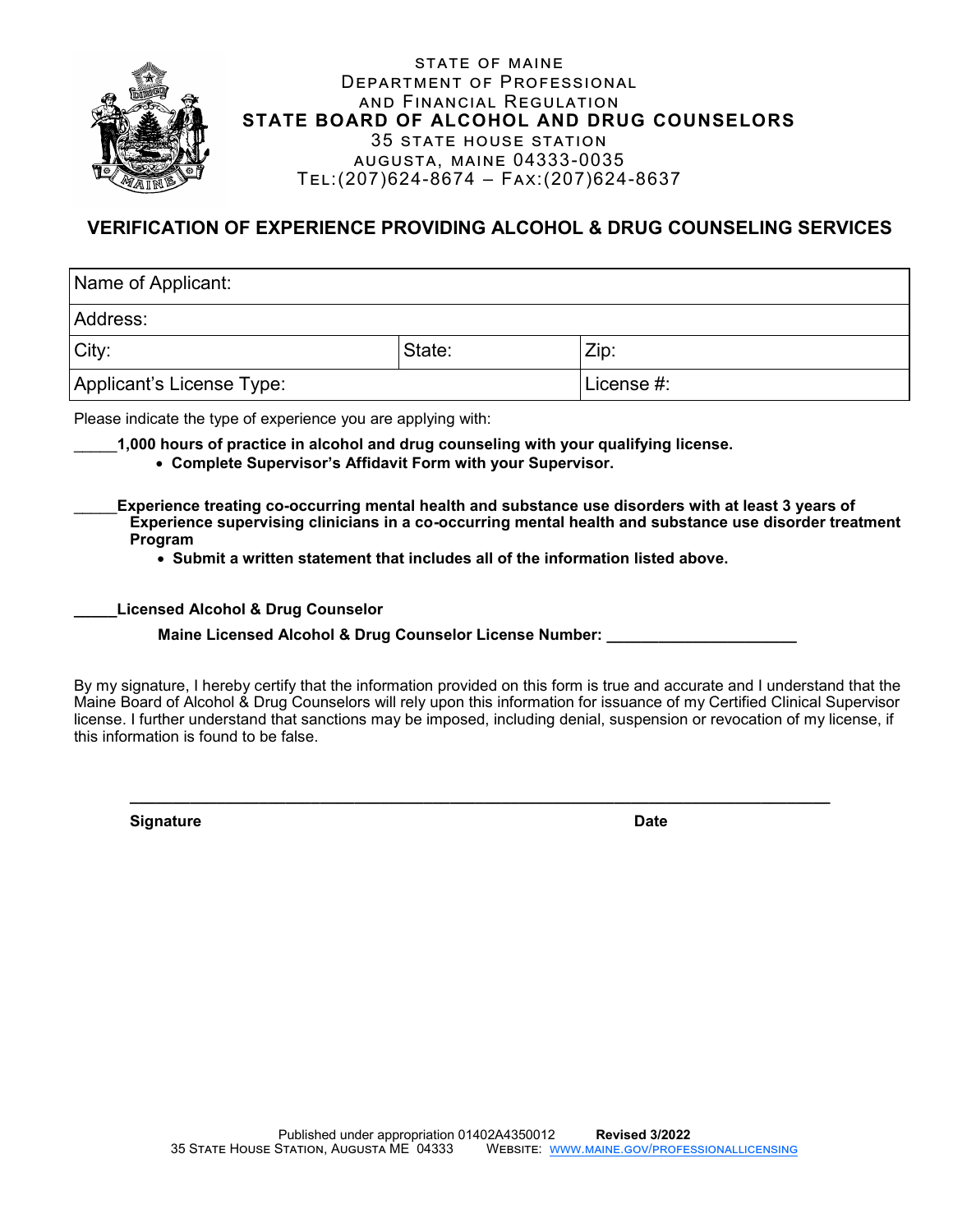

STATE OF MAINE Department of Professional and Financial Regulation **STATE BOARD OF ALCOHOL AND DRUG COUNSELORS** 35 state house station augusta, maine 04333-0035 Tel:(207)624-8674 – Fax:(207)624-8637

# **VERIFICATION OF CLINICALLY SUPERVISED EXPERIENCE**

| Name of Applicant:                     |        |      |  |  |  |
|----------------------------------------|--------|------|--|--|--|
| Address:                               |        |      |  |  |  |
| City:                                  | State: | Zip: |  |  |  |
| Applicant's Job Title:<br>Telephone #: |        |      |  |  |  |

## **The following section is to be completed by employer or supervisor only**

Name of Agency: \_\_\_\_\_\_\_\_\_\_\_\_\_\_\_\_\_\_\_\_\_\_\_\_\_\_\_\_\_\_\_\_\_\_\_\_\_\_\_\_\_\_\_\_\_\_\_\_\_\_\_\_\_\_\_\_\_\_\_\_

Address: \_\_\_\_\_\_\_\_\_\_\_\_\_\_\_\_\_\_\_\_\_\_\_\_\_\_\_\_\_\_\_\_\_\_\_\_\_\_\_\_\_\_\_\_\_\_\_\_\_\_\_\_\_\_\_\_\_\_\_\_\_\_\_\_\_\_\_

**Clinically supervised work experience must be obtained while licensed. Please include applicant's valid license type and number.**

| Date of<br>employment/ Dates<br>worked to obtain<br>hours (mm/yyyy) | Applicant's<br>License<br><b>Type</b> | Applicant's<br>License<br>Number | Work area of practice that was Supervised in<br>the practice of Alcohol and Drug Counseling<br>(Check all that apply)                                                                                             |                                                                                                                                                                 | Number of Hours of<br><b>Clinically Supervised</b><br>Work Experience in<br>the practice of<br>Alcohol and Drug<br>Counseling |
|---------------------------------------------------------------------|---------------------------------------|----------------------------------|-------------------------------------------------------------------------------------------------------------------------------------------------------------------------------------------------------------------|-----------------------------------------------------------------------------------------------------------------------------------------------------------------|-------------------------------------------------------------------------------------------------------------------------------|
| To: $\overline{\phantom{a}}$                                        |                                       |                                  | $\Box$ Screening<br>$\Box$ Orientation<br>$\Box$ Client education<br>$\Box$ Case management $\Box$ Crisis intervention<br>keeping<br>$\Box$ Individual, group<br>& family counseling                              | $\Box$ Intake<br>$\Box$ Assessment<br>$\Box$ Referral<br>$\Box$ Reports and record $\Box$ Treatment planning<br>$\Box$ Consultation with<br>other Professionals |                                                                                                                               |
| To: $\qquad \qquad \qquad$                                          |                                       |                                  | $\Box$ Screening<br>$\Box$ Orientation<br>$\Box$ Client education<br>$\Box$ Case management $\Box$ Crisis intervention<br>$\Box$ Reports and record<br>keeping<br>$\Box$ Individual, group<br>& family counseling | $\Box$ Intake<br>$\Box$ Assessment<br>□ Referral<br>$\Box$ Treatment planning<br>$\Box$ Consultation with<br>other Professionals                                |                                                                                                                               |